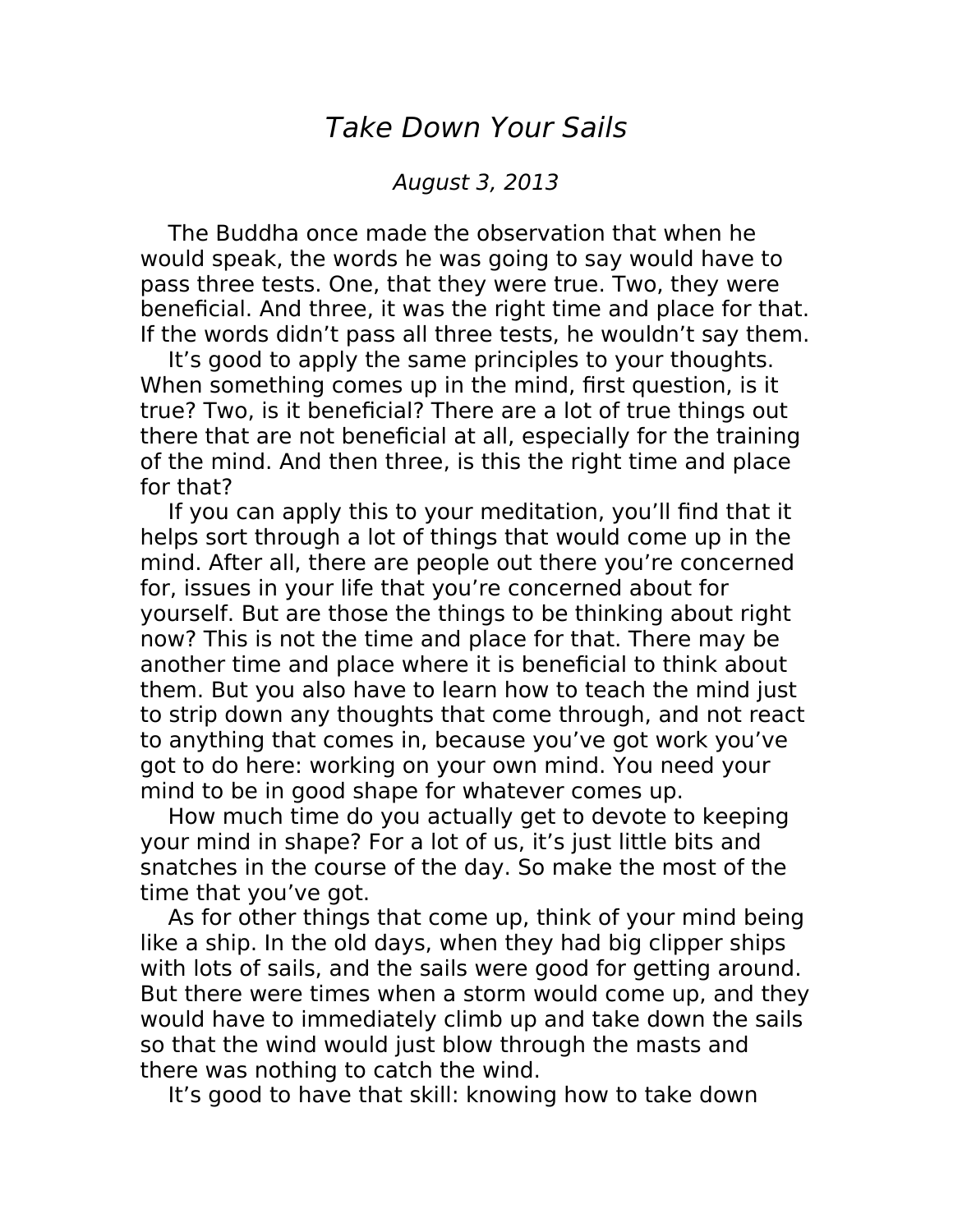your sails quickly. Situations around you, what people say, people do, a lot of times you do have to be sensitive to that, you do have to respond. But there are other times when you realize that no matter what, there's nothing you can do to improve the situation. Or at the very least, there's nothing right now. So you have to take down your sails. Any thoughts that come up with regard to that have to go right through. You can't catch them, you can't let them drive you around, because if you let them drive you around—well what happens to those clipper ships in a storm if the sails are up? The ship gets knocked over or crashes into rocks. Everybody on board dies.

It's the same with the mind. If it gets blown around, your goodness dies. We have to remember that although we have unlimited goodwill for all beings, our abilities to help all beings, and our abilities to help ourselves, are limited. The amount of time, the amount of strength, the talents we have, the skills we've developed: There's only so much we can do. Now we're working on the skills in the mind so that we can expand our range. But that means we have to devote a lot of time to this project and let a fair number of things go for the time being.

So develop this skill, how to take down your sails. Know that the Buddha's teachings on equanimity and patience are important here. If a sound comes to the ear, remind yourself, "There is a sound at the ear," and don't build any more stories beyond that. It may be true that so-and-so said something and it was harmful or hurtful, either to yourself or other people. But for the time being, you just want to be able to keep your mind out of the way so that you're not wounded by those words. Just leave it at the fact there's a sound and you don't have to think about who's saying the sound or what their intentions were.

This may seem inhuman but there are times when do have to depersonalize the situation if your goodness is going to survive here. And that's an important talent. This is why the Buddha teaches not-self in so many areas, the things we get all wrapped up in, saying, "This is me, this is mine, and nobody better touch it. This is my little place here." And of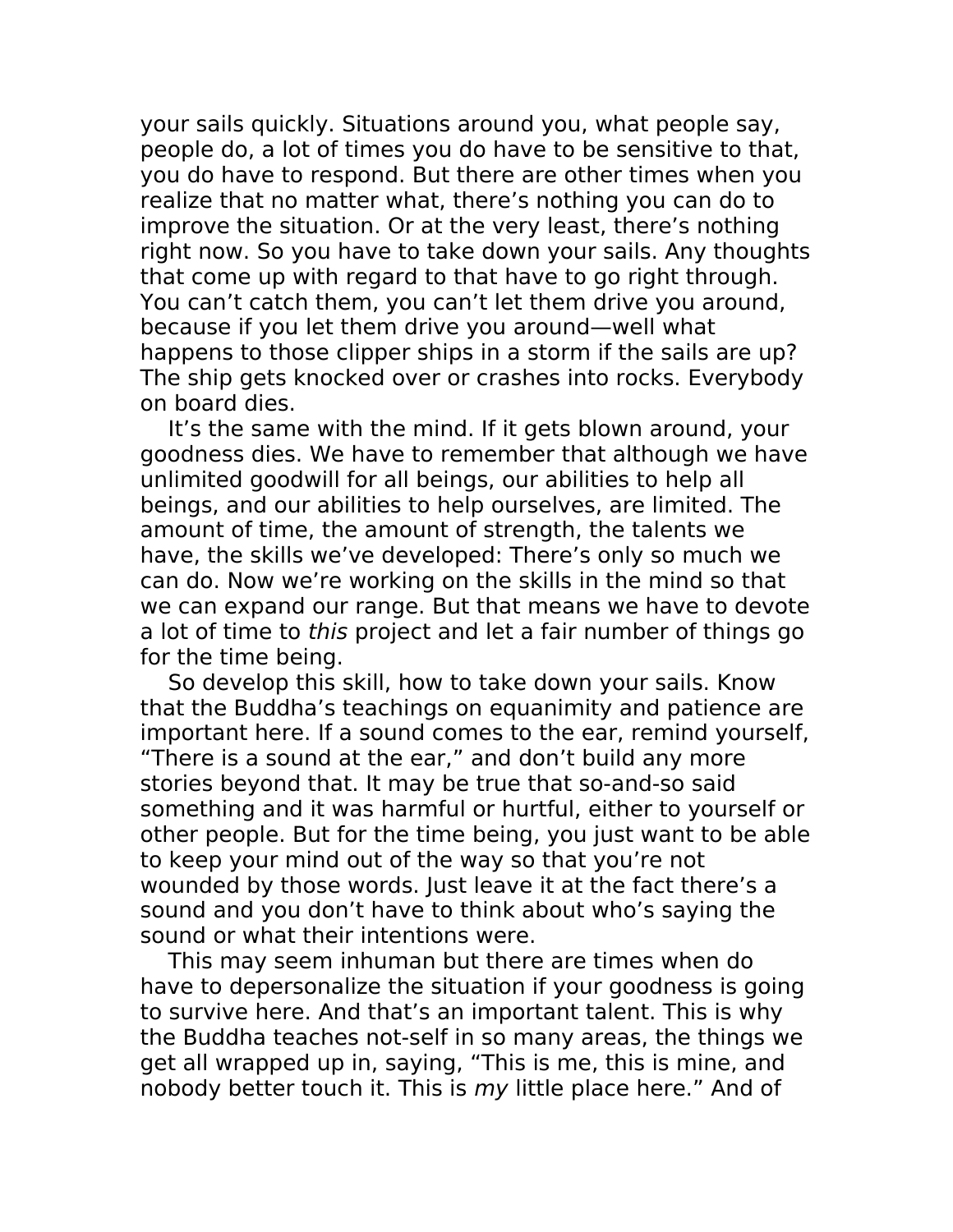course, someone's going to touch it, something's going to happen to it. Even if people don't touch it, just the fact that we're living in a world where things can change, things are going to change, you can create a lot of suffering out of laying claim to "this has to be this way and I can't stand it for being any other way."

This is why the Buddha teaches not-self. If something's not under your control, why do you make your happiness depend on it?

This ability to depersonalize things is really important. Even as we're just sitting here meditating right now: You can be sitting here and things are not going well, and if you make it part of the story of "here's something else I'm not good at," that actually gets in the way of your improving it. Thoughts of who you are and what kind of type of person you've been in the past: Put those thoughts aside and just ask yourself, "What's going on here? What am I doing? And can I catch anything that I'm doing that's causing any unnecessary stress right now?"

If the mind won't settle down, go through the list of things that could be wrong in the present moment. Something may be wrong with the mind, something may be wrong with the breath. Those are the two issues. Learn how to sort things out, learn how to articulate them to yourself. Are you carrying in a mood from the day? What can you do to shred the mood? How about the breath? How does the breath feel right now? Are you breathing in a way that really feels good? Or are you just going through the motions? Is it mechanical? If the breath is mechanical, the body won't like it. It'll breathe that way if you force it to, but there's a resistance inside to letting that energy spread, because it doesn't feel right.

In other words, be less of a *person* right now and just more just an observer and a doer. All the other personal details can be put aside, and you'll find that it's really liberating for the mind. Any thought that come into the mind that lets you know who you are and what century this is and which country you're in right now, put them aside. You've just got the PRESENT, in capital letters. There's awareness.